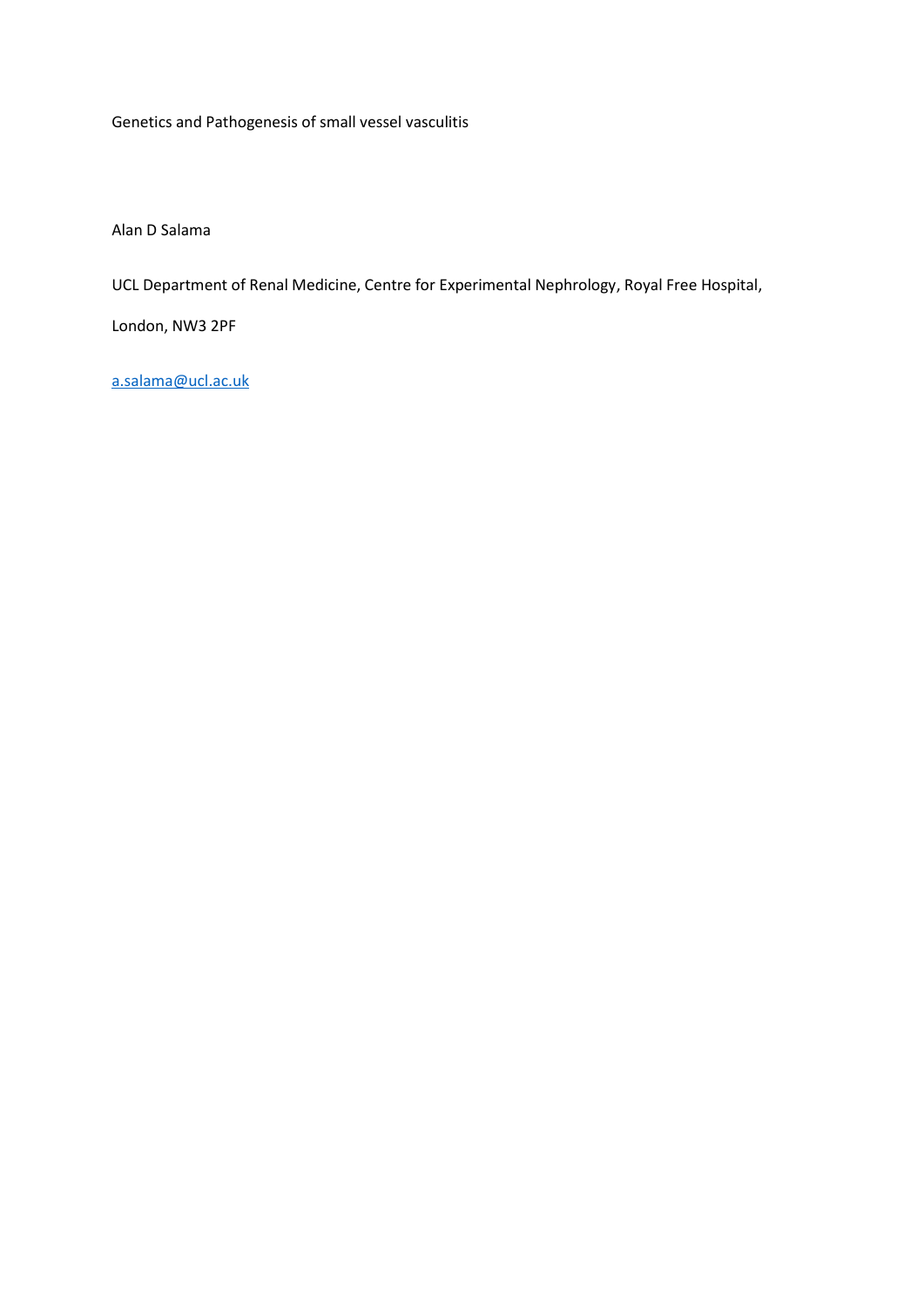## **Abstract**

Small vessel vasculitides are uncommon autoimmune diseases, characterised by inflammation and necrosis of arterioles, capillaries and venules, commonly described as various (previously eponymous) clinical syndromes. Some are associated with vessel wall immune complex deposition while others are pauci-immune, but paradoxically often associated with circulating anti-neutrophil cytoplasm antibodies (ANCA). Most is known about the pathogenesis of the pauci-immune ANCA associated syndromes, which are gradually becoming better understood, with regards to their genetic predisposition and the critical pathways mediating disease initiation as well as their particular phenotypic features. Through better understanding of key cellular and molecular players we have been able to develop novel biomarkers and treatment strategies, which should translate to improved diagnostics, treatment protocols and ultimately better patient outcomes. These conditions are treatable, but not yet curable, although it is clear that patients may follow different disease courses, which for some include restoration of their pre-morbid immune status.

**Keywords: ANCA, immunity, vasculitis**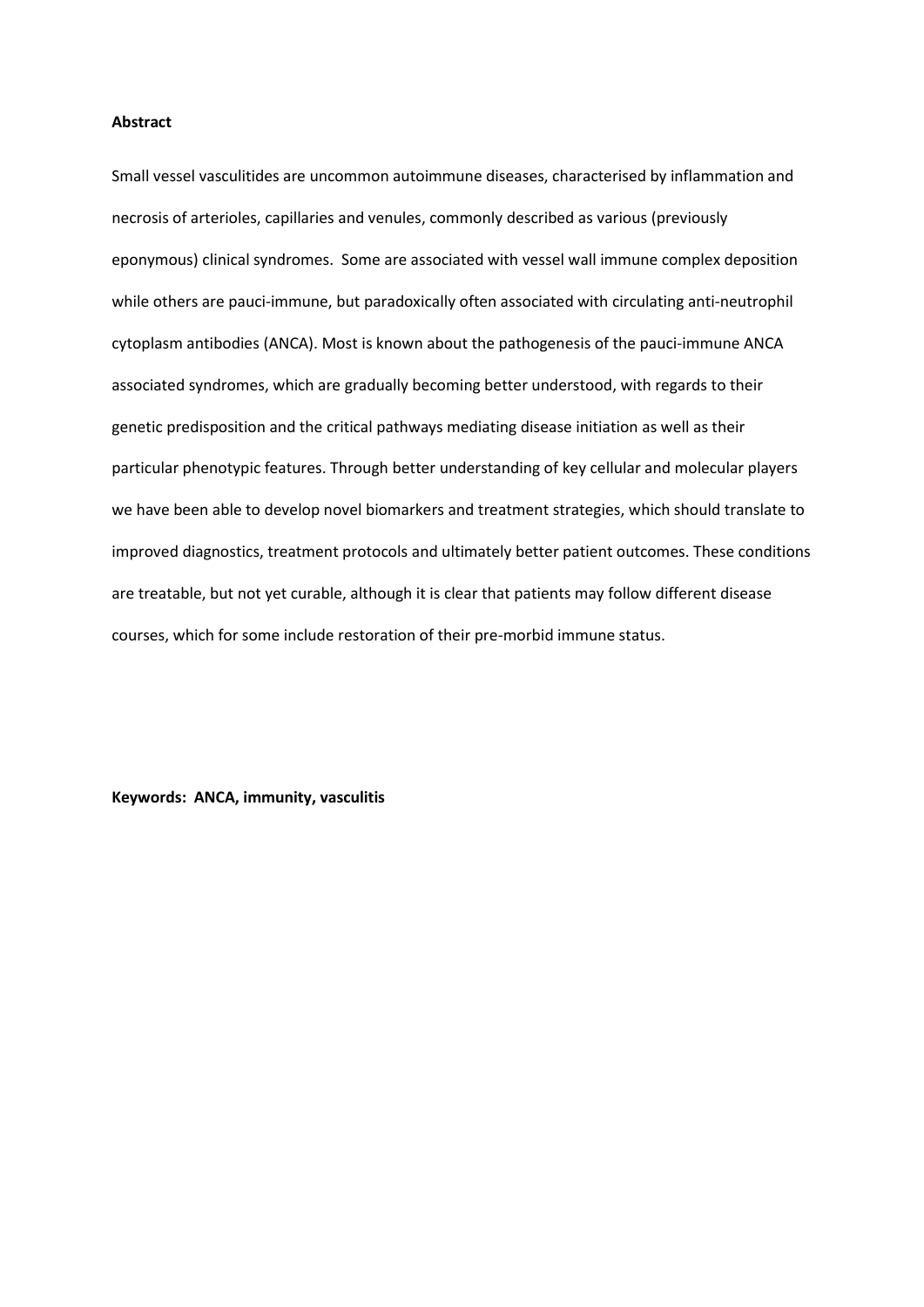## **Introduction**

Small vessel vasculitides, characterised by necrotising inflammation in arterioles, capillaries and venules, may be divided into those associated with immune complex deposition, such as IgA Vasculitis (Henoch Schonlein purpura), cryoglobulinaemia and anti-C1q vasculitis, or those that are pauci-immune, without significant immunoglobulin deposition, including Granulomatosis with polyangiitis(GPA, formerly Wegener's granulomatosis), eosinopihilic granulomatosis with polyangiitis (EGPA, formerly Churg Strauss Syndrome) or microscopic polyangiitis (MPA), and these latter three conditions are frequently associated with a circulating anti-neutrophil cytoplasm antibody (ANCA)(1). Investigation into the pathogenesis of small vessel vasculitis is most advanced in ANCA associated vasculitis (AAV) which will form the main focus of this chapter, while application of genetics and molecular biology analysis should provide some greater understanding of the other immune complex conditions, such as IgA vasculitis. One of the great successes in the vasculitis field has come from the two way movement between laboratory science and clinical management, which has led to the testing of new therapies based on data from animal models, and the novel understanding of pathogenesis that has derived from the use of modern therapies such as B cell depleting agents. With such close links between the clinic and the laboratories, and with greater insights into key cellular and molecular players, there is a hope that further refinement of therapy will allow the diseases that were once almost universally fatal, to be not just be treatable, but one day be curable.

#### **Autoantibodies and ANCA antigens**

Following the discovery of ANCA in patients with pauci-immune glomerulonephritis(2) and its subsequent close association with active GPA(3), the target antigens were identified as proteinase 3 (PR3)and myeloperoxidase (MPO). Tight correlations between PR3-ANCA expression and GPA are found but are less clear cut between MPO-ANCA and MPA(4). Both antigens are expressed in neutrophils and monocytes within specialised granules and lyzosymes respectively, and are also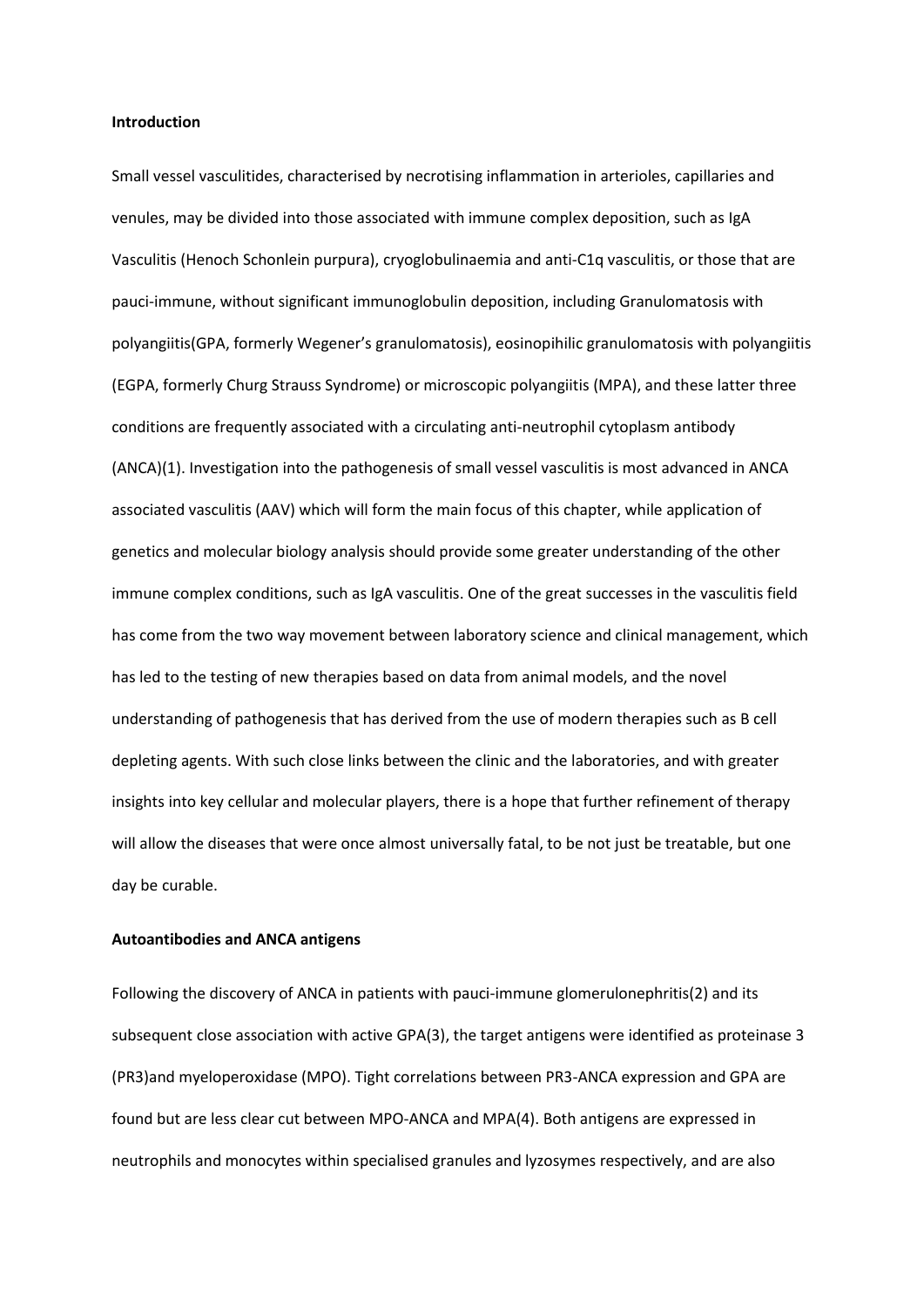found decorating neutrophil extracellular traps (NETs) which are localised to inflammatory lesions within the kidney and other organs(5). Adaptive (B and T cell) immunity to PR3 and MPO have been shown in patients (see Immunity section below) with evidence for disease susceptibility incurred by certain HLA molecules (see Genetics). In addition differences in neutrophil and monocyte antigen expression have been identified. While both PR3 and MPO are expressed on monocyte cell surfaces, it seems that PR3 surface expression contributes to altered macrophage activation and a proinflammatory milieu, while binding of anti-MPO but not anti-PR3 antibodies to monocytes stimulate release of pro-inflammatory cytokines including IL-1 $\beta$ , IL-6 and IL-8(6). PR3 expression on the neutrophil surface is augmented in patients with GPA(7) and this leads to diminished clearance of apoptotic cells by macrophages(8), potentially allowing cells to undergo necrosis and release more antigen, provoking greater adaptive immune responses. Phagocytosis by macrophages of apoptotic, PR3-expressing neutrophils, results in secretion of pro-inflammatory cytokines such as IL-6, IL-8 and TNF- $\alpha(9)$ . The greater expression is also found in unaffected relatives of GPA patients suggesting genetic regulation of antigen expression and SNPs in PRTN3, the gene coding for PR3 are associated with disease susceptibility in those patients with GPA or expressing PR3-ANCA (10). Interestingly, coexpression of PR3- and MPO-ANCA is rarely found, outside of particular polyclonal B cell stimulators such as certain drugs(hydralazine, propylthiouracil)(11) and following levamisole-contaminated cocaine use(12), suggesting that abnormalities of both autoantigen and HLA are required for specific autoimmunity to develop. Recent analyses of the MPO-ANCA during acute and remission phases of disease have suggested a shift from a predominant epitope reactivity during active disease to another during remission, potentially explaining the persistence of ANCA despite disease remission (13).

More recently, antibodies directed against other antigenic targets have been reported in subsets of patients but validation of their frequencies has been inconsistent and their roles in pathogenesis remain unclear. Whether they contribute to particular disease features (such as thromboembolic disease with anti-plasminogen antibodies)(14), augment disease severity (such as anti-moesin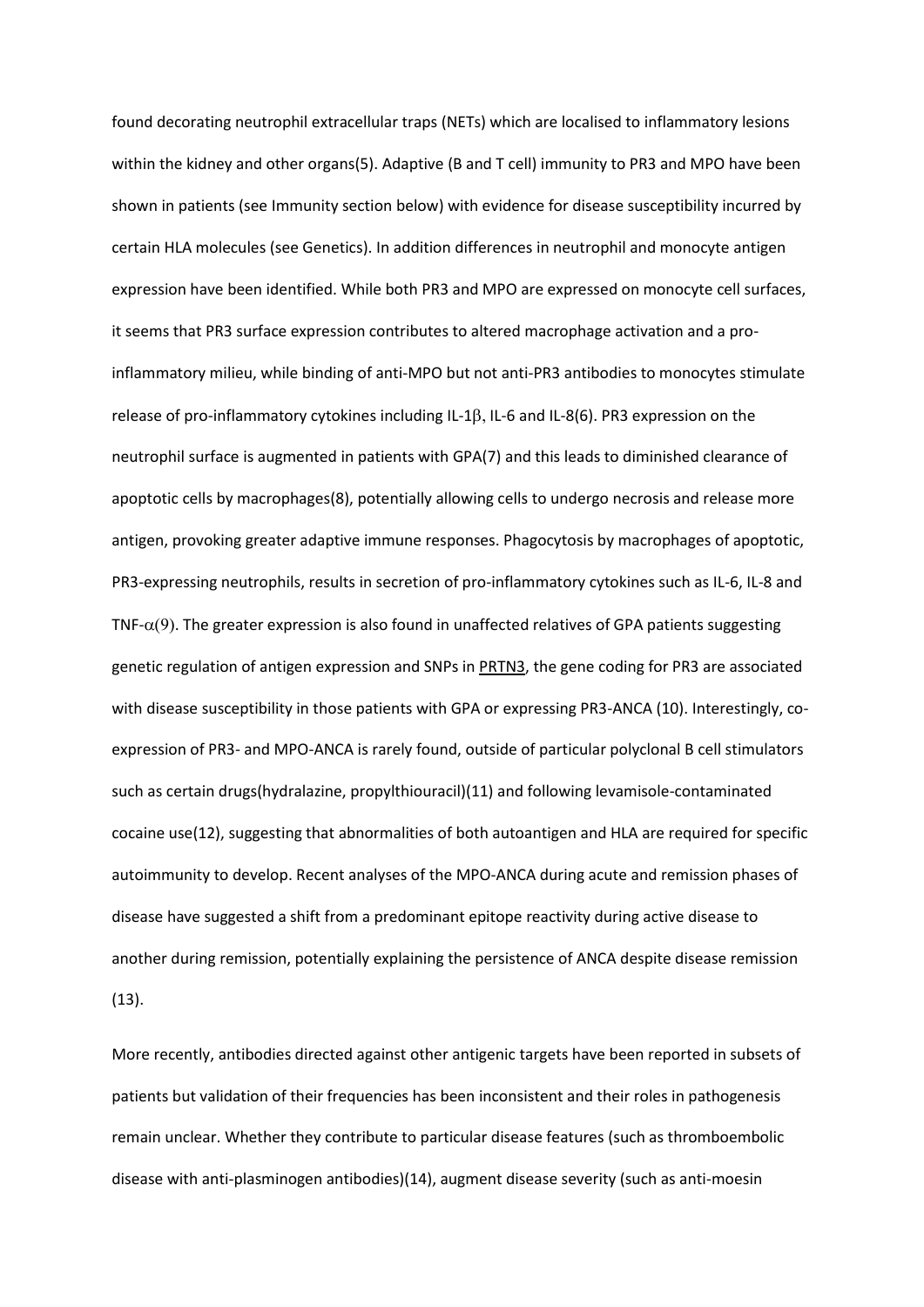antibodies)(15) or provoke disease under certain circumstances (following urinary tract infections with anti-LAMP2 antibodies)(16) needs further testing in larger, well phenotyped cohorts.

ANCA-negative disease is well recognised in a proportion of patients with limited renal or with ear, nose and throat (ENT) disease. Although often managed in a similar way to ANCA-positive disease, there is uncertainty as to whether these are the same conditions or simply share a final common pathway. Small cohorts of patients with ANCA-negative disease have been described and can present clinically as MPA, GPA, or renal limited vasculitis (RLV), with MPA predominating, and frequently with significant chronic renal damage on biopsy, possibly related to later diagnosis (17). Interestingly, while serum may be negative on ANCA testing, purified immunoglobulins from ANCAnegative patients may demonstrate reactivity to both whole MPO and the immunodominant B cell MPO epitope, suggesting that inhibitory molecules within the serum may prevent ANCA detection in standard immunoassays(13).

#### **Genetics**

Although familial cases of AAV are reported, they are uncommon(18). However, like many other autoimmune diseases, both candidate gene approaches and genome wide association studies (GWAS) have implicated certain genetic loci as susceptibility factors for disease. In AAV two GWAS have demonstrated important associations between disease and the HLA gene locus on chromosome 6 in European and North American populations(10, 19). Differences are found in the HLA association depending on the clinical phenotype and the autoantibody specificity, with GPA and PR3-ANCA associating strongly with HLA-DP loci and MPO-ANCA associating with DQ loci(10). Previous small cohort studies have implicated HLADR B1501 in African American patients(20) and HLADP1 0401 is more frequently found in PR3-ANCA vasculitis and is as a risk factor for relapsing disease, regardless of ANCA subtype or clinical presentation(21). Although it remains to be proven, immunodominant areas of the autoantigens may have preferential binding to particular class II HLA antigens, and thus dictate the nature of the autoimmune response. In addition, PR3-ANCA was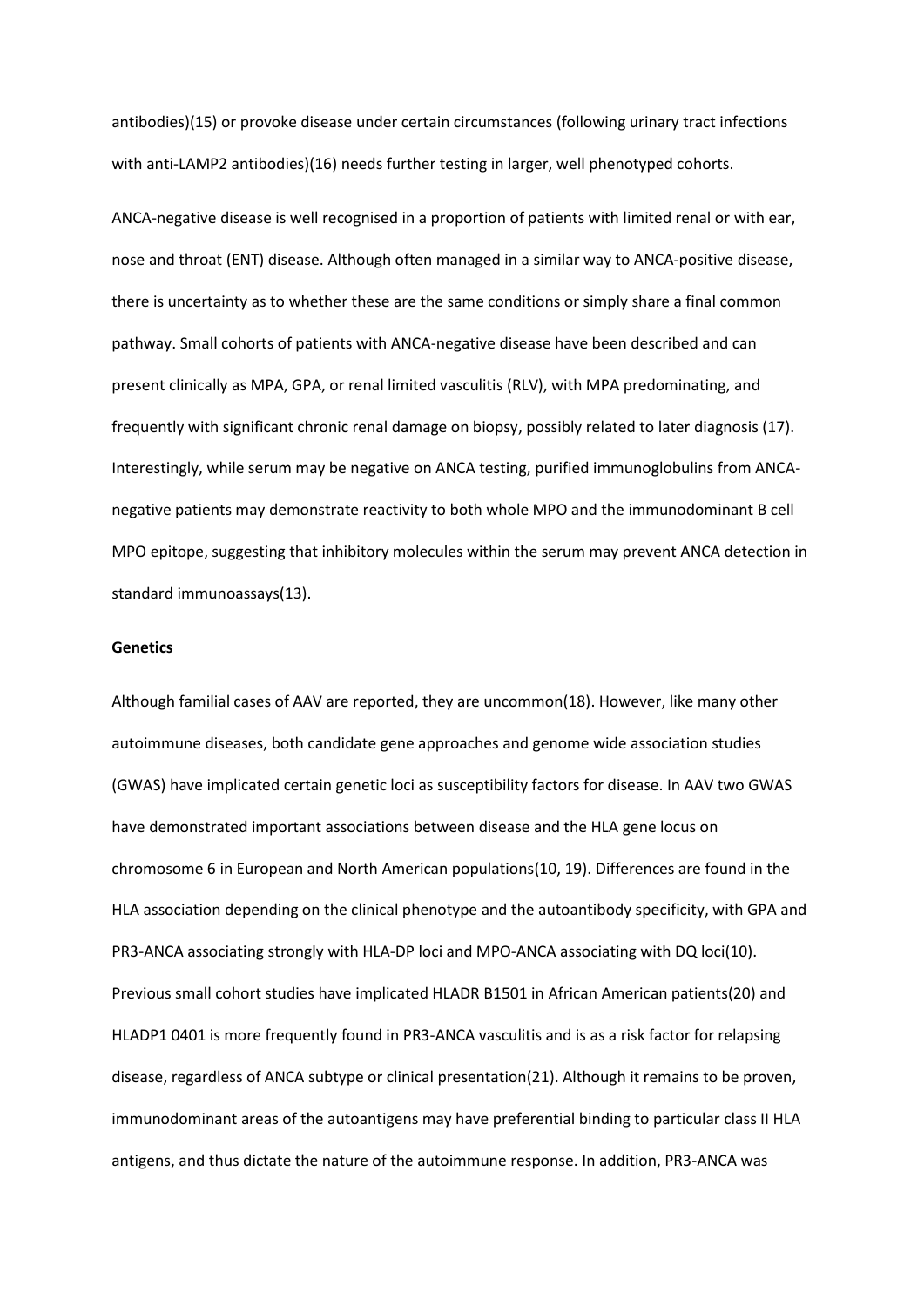associated with SNP's in the genes PRTN3 coding for PR3 and SERPINA1 coding for alpha1 antitrypsin, one of the natural regulators of PR3. The particular biological impact of the SNP in PRTN3 remains uncertain however, one of the SNPs was associated with increased levels of PRTN3 transcripts in neutrophils (19). In addition, the SNP in SERPINA1 has been associated with altered levels of A1AT levels in patients (22). Other significant associations were found in PTPN22, a protein tyrosine phosphatase regulating T and B cell receptor mediated cell activation (19). The genetic associations suggest that disease could be better classified according to the antibody subtype rather than clinical phenotype, because the latter could change, for example from MPA to GPA, if certain clinical features subsequently developed. However, this leads to some problems when considering the significant minority of patients with ANCA-negative disease. It would be of great interest to examine genetic associations in the ANCA-negative patients, however, numbers needed are likely to limit the ability to perform such an analysis. A similar GWAS has recently been conducted in EGPA and has confirmed HLA associations shown by previous candidate gene approaches (HLA DRB4) as well as implicating other loci including IL-5(K Smith Unpublished). Recently a large cross phenotype meta-analysis of various vasculitis subtypes (including large vessel Takayasu's arteritis and giant cell arteritis and two small vessel vasculitides- IgA vasculitis and AAV), has confirmed a central role for HLA and an association with KDM4C (also known as JMJD2C), a gene encoding a histone demethylase, involved in epigenetic regulation of gene expression(23), suggesting a common predisposition for various forms of vasculitis. This is of interest because previous data have implicated alterations in methylation status of PR3 and MPO genes during active AAV, and altered levels of demethylase JMJD3 in AAV patients compared with controls(24).

## **Cellular immunity**

All immune system cellular components have been implicated in AAV, with a breakdown of tolerance to one or other of the autoantigens. Circulating ANCA are class switched immunoglobulins and require T cell help for their production, and both MPO- and PR3-specific T cells have been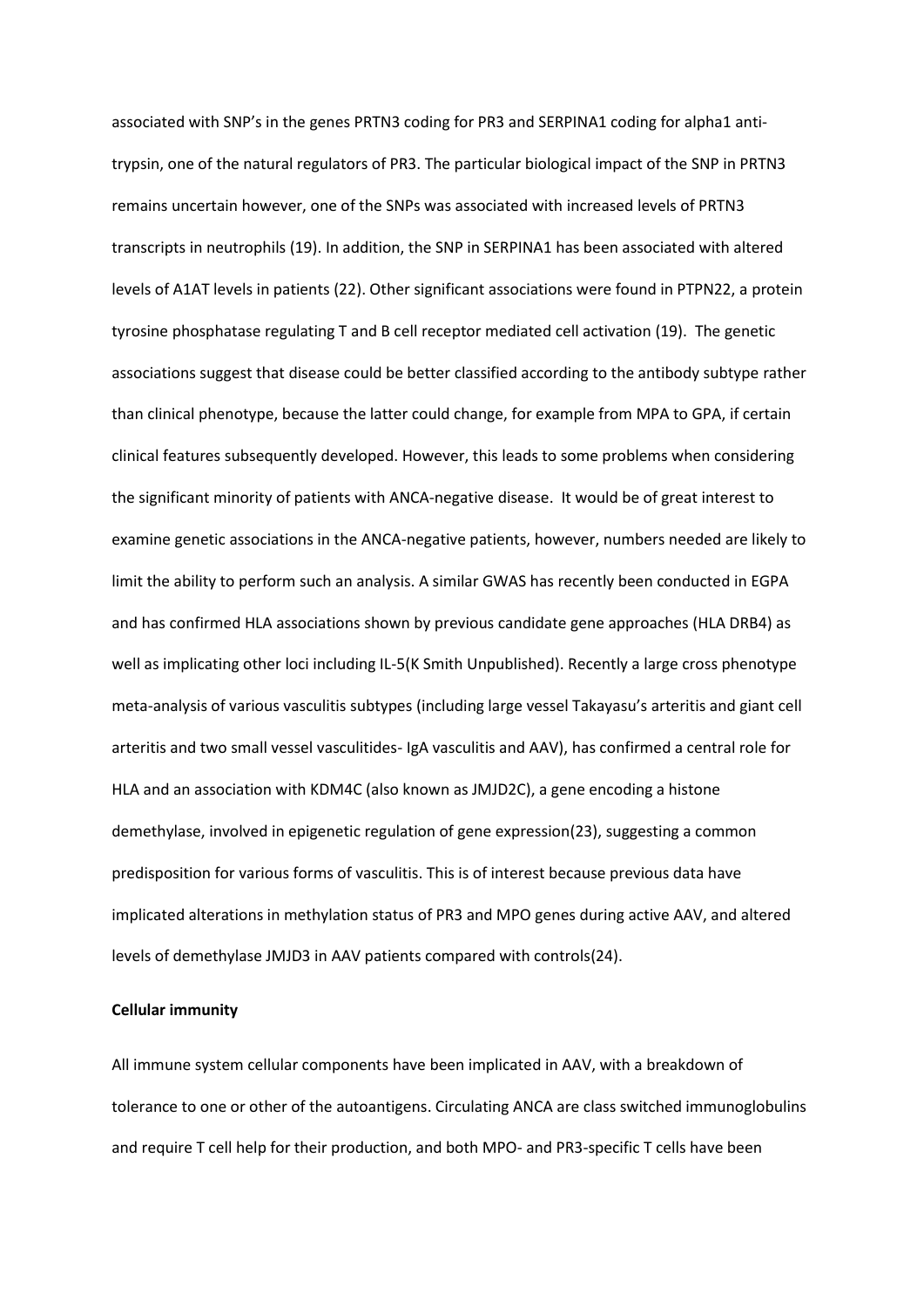identified in patients(25, 26). In addition, both B and T cells are found infiltrating tissues and are critical components in granulomatous lesions found in GPA (27-29). The balance of effector and regulatory T and B cells is impaired in AAV patients, with localisation and concentration of effector T cells in affected tissues during active disease, for example found in increased numbers in the kidneys(27) and urine of patients with active kidney disease (30). There are augmented antigen specific Th17 populations (31, 32) and diminished numbers and function of the regulatory T cells during disease remission (33-35). Animal studies have demonstrated immunodominant T cell epitopes for MPO (a peptide spanning amino acids 409-428 from murine MPO) which interestingly has an 8 amino acid overlap with the immunodominant disease associated B cell epitope recognised by the autoantibodies in patients during acute disease(36). Importantly, HLA transgenic mice immunised with the immunodominant B cell epitope demonstrated glomerular and urinary abnormalities and ANCA reactivity using murine neutrophils, while transfer of purified IgG from these mice to naïve animals also induced renal injury(13). B cells are implicated not just as precursors of autoantibody producing plasma cells, but also in antigen presentation, cytokine production, and promotion of pro-inflammatory T cells. Their central role in disease has been demonstrated by the success of B cell depletion agents such as rituximab(37, 38). However, B cells may also act to suppress autoimmunity and B cells with regulatory function (immature CD19<sup>+</sup>CD24<sup>hi</sup>CD38<sup>hi</sup>, or memory CD19<sup>+</sup>CD24<sup>hi</sup>CD27<sup>+</sup> cells) have been found to be functionally normal but numerically deficient in AAV patients during both active disease and remission, potentially contributing to the propensity for disease flare (39-41). By contrast patients with long term remission, off treatment, who have become ANCA negative demonstrate elevated levels of both regulatory T and B cells compared to relapsing patients(42), suggesting a more active regulatory phenotype contributes to disease quiescence. Macrophages and monocytes are found in affected tissue and circulating populations are altered in patients(6, 43, 44). These cells contribute to damage through release of reactive oxygen species and pro-inflammatory cytokines, and react to ANCA as they express both MPO and PR3, with one study showing increased levels of pro-inflammatory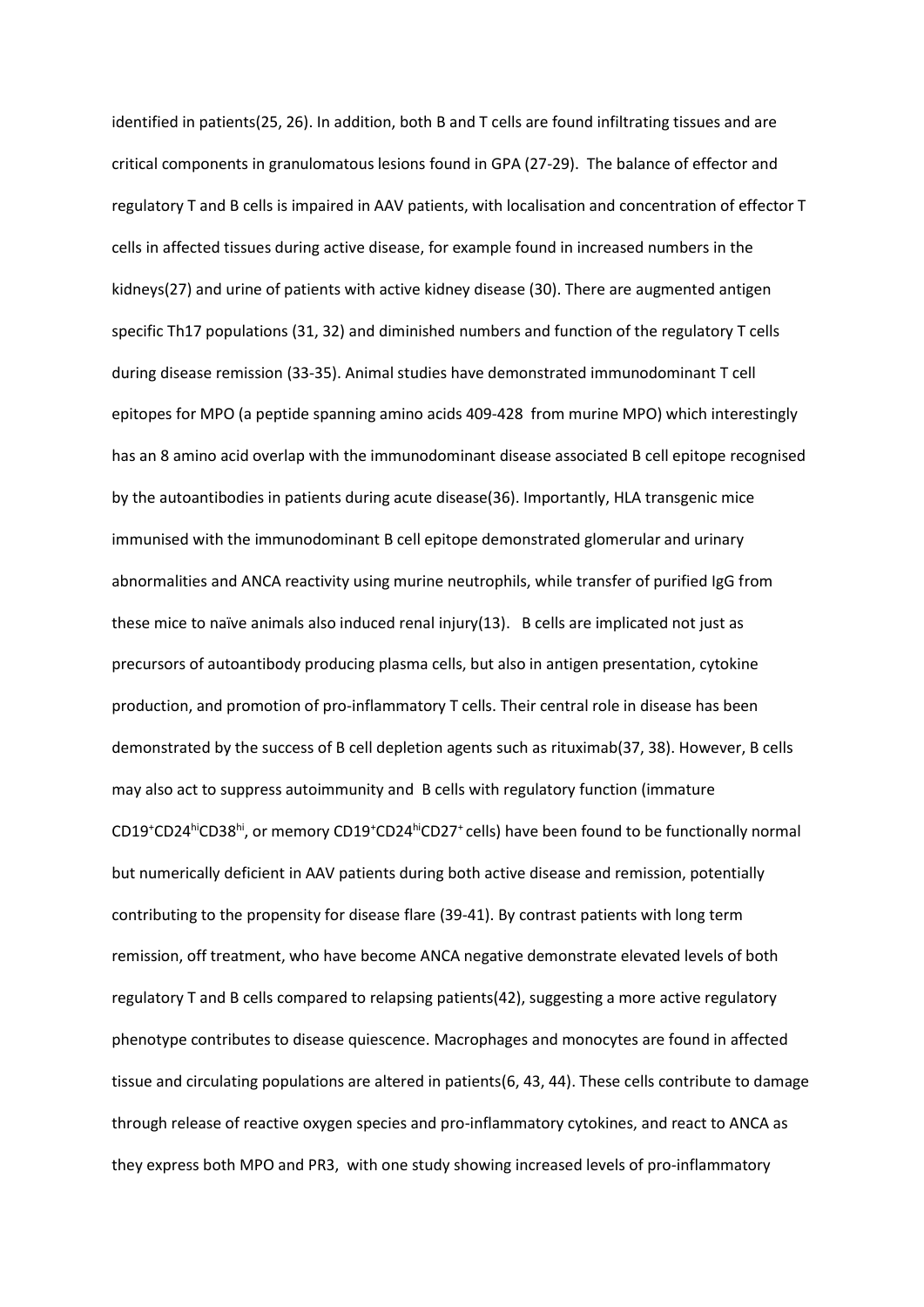intermediate monocytes (CD14 $^{\text{hi}}$ CD16 $^{\text{hi}}$ ) which co-express highest levels of MPO and PR3(6) and another demonstrating elevated levels of CD14 in all PR3-ANCA patients and active MPO-ANCA subjects, again with a correlation between CD14 expression and PR3 and MPO expression on classical monocytes(CD14hiCD16<sup>neg/low</sup>)(44). However, it is the neutrophils that appear to be the main mediators of vessel damage, following their inappropriate activation, leading to a respiratory burst, release of extracellular traps(NETs) and proteolytic enzymes(45), resulting in endothelial damage(46). ANCA can lead to degranulation of cytokine primed neutrophils(47) and release of cytokines including B cell activating factor, found at high levels in patients with AAV and increased following rituximab treatment, promoting B cell survival(48). NETs are extruded from activated neutrophils, as strands of DNA decorated with neutrophil antigens (elastin, PR3, MPO, and calprotectin) and serve as effective anti-bacterial defences. NET formation is promoted by ANCA binding TNF-primed neutrophils in vitro and is dependent on the receptor-interacting protein kinase (RIPK) 1/3 pathway (46)while NETs are deposited in affected tissues during AAV(5). However, although levels of NETs are elevated in sera from active patients with both MPO- and PR3- ANCA associated disease, this effect persists following immunoglobulin depletion, suggesting an additional autoantibody-independent process (49). Interestingly, NETs may not contain equal quantities of PR3 or MPO, with PR3 being found predominantly in the cell bodies of neutrophils undergoing NETosis, while MPO appears contained within the NETs(50), while the particular trigger and neutrophil environment also influence the nature of the NETs formed (51). For example, propylthiouracil, with known potential to mediate MPO-ANCA vasculitis, appears to inhibit degradation of NETs and promotes an altered NET conformation in vitro and in vivo (52). Since NETs may be presented by dendritic cells to T cells, promoting antigen specific responses and ANCA formation (53), linking the innate and adaptive immune responses, different antigen containing NETs may help explain why double positivity for MPO-and PR3-ANCA rarely exists or indeed ANCA reactivity to either antigen with additional reactivity other neutrophil antigens, such as elastase or calprotectin. In addition,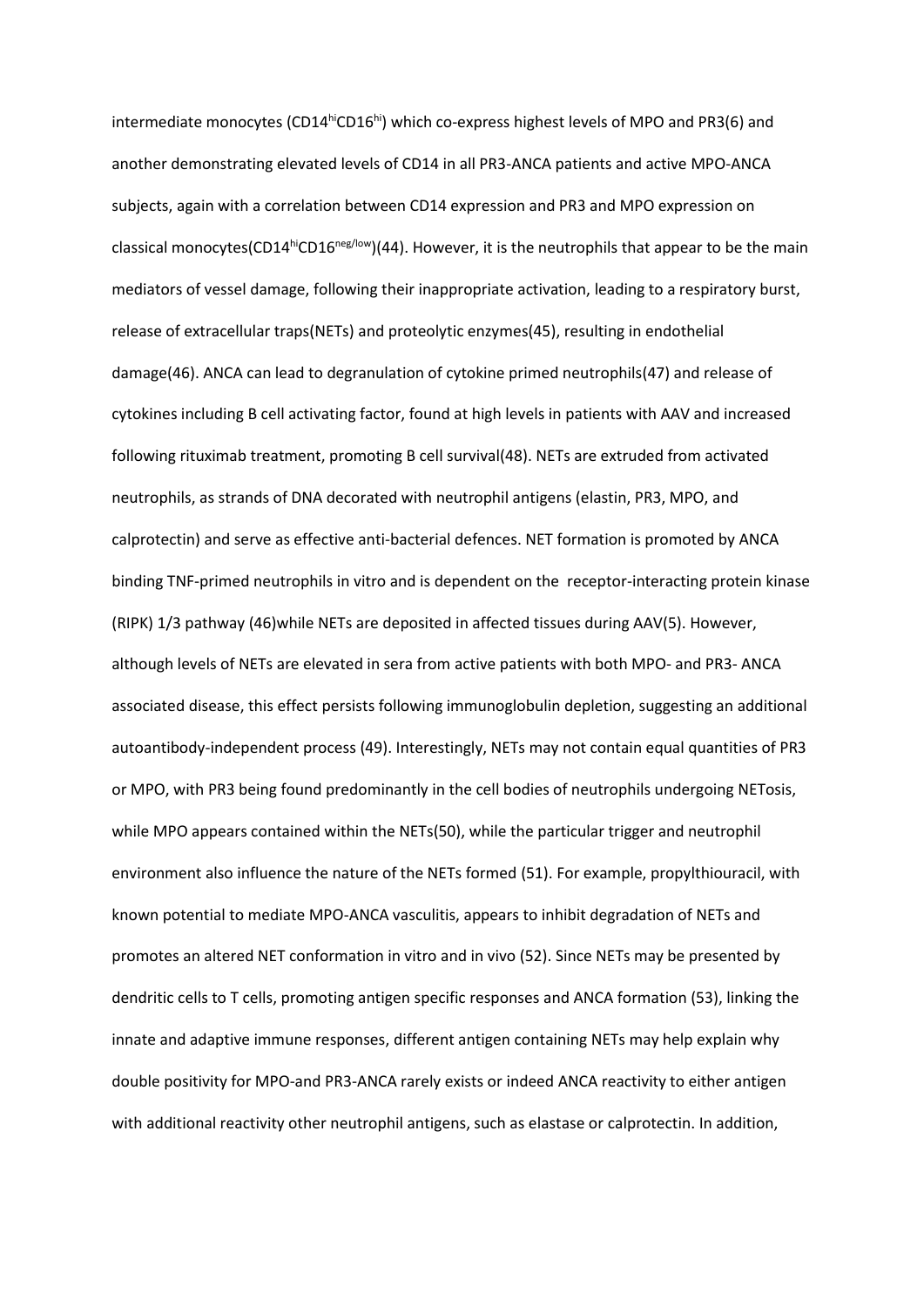NETs appear to provide a substrate on which alternative pathway complement activation can occur (46)(see complement below).

Neutrophil microabscesses form the nidus for granulomata formation, with multinucleate giant cells and subsequent recruitment of T and B cells(54), with evidence for local B cell activation and ANCA production(29, 55). These granulomata commonly form in the upper and lower airways, and less often in the retro-orbital space and kidneys. Although by definition they occur in GPA and not MPA, they can be found more frequently in European patients with PR3-ANCA, and in a minority of MPO-ANCA positive individuals (10). Animal models have remained elusive, although recent abstract reports in the murine anti-MPO model have shown intra-tracheal inoculation of lipopolysaccharide in animals given high dose anti-MPO antibodies appears to induce pulmonary granulomata(56). Overall, granulomatous disease remain difficult to treat and requires more prolonged therapy than vasculitic disease (57). The drivers for granuloma formation and the pathological basis of the close association with PR3-ANCA remain poorly defined.

While NET formation has not yet been used as a marker of disease activity, the infiltration of leukocytes into tissues has be capitalised on as a means of non-invasive monitoring of disease activity. Studies have demonstrated elevated urinary CD163 (macrophage) (58)or soluble CD25 (T cells/B cells)(59) expression being associated with active renal disease. The quest for a biomarker of future disease relapse to stratify immunosuppressive therapy remains, and may require combinations of immunoassays demonstrating failure to adequately suppress leukocyte activation once treatment has been started, and may include markers such as neutrophil calprotectin(60).

## **Complement**

Clear evidence of complement involvement in disease pathogenesis has emerged from animal and more recently patient data, in various populations. Using complement deficient mice and models of anti-MPO mediated vasculitis, a clear role for alternative pathway complement activation promoting disease was found, and specifically a role for the C5a receptor (C5aR) as a central component in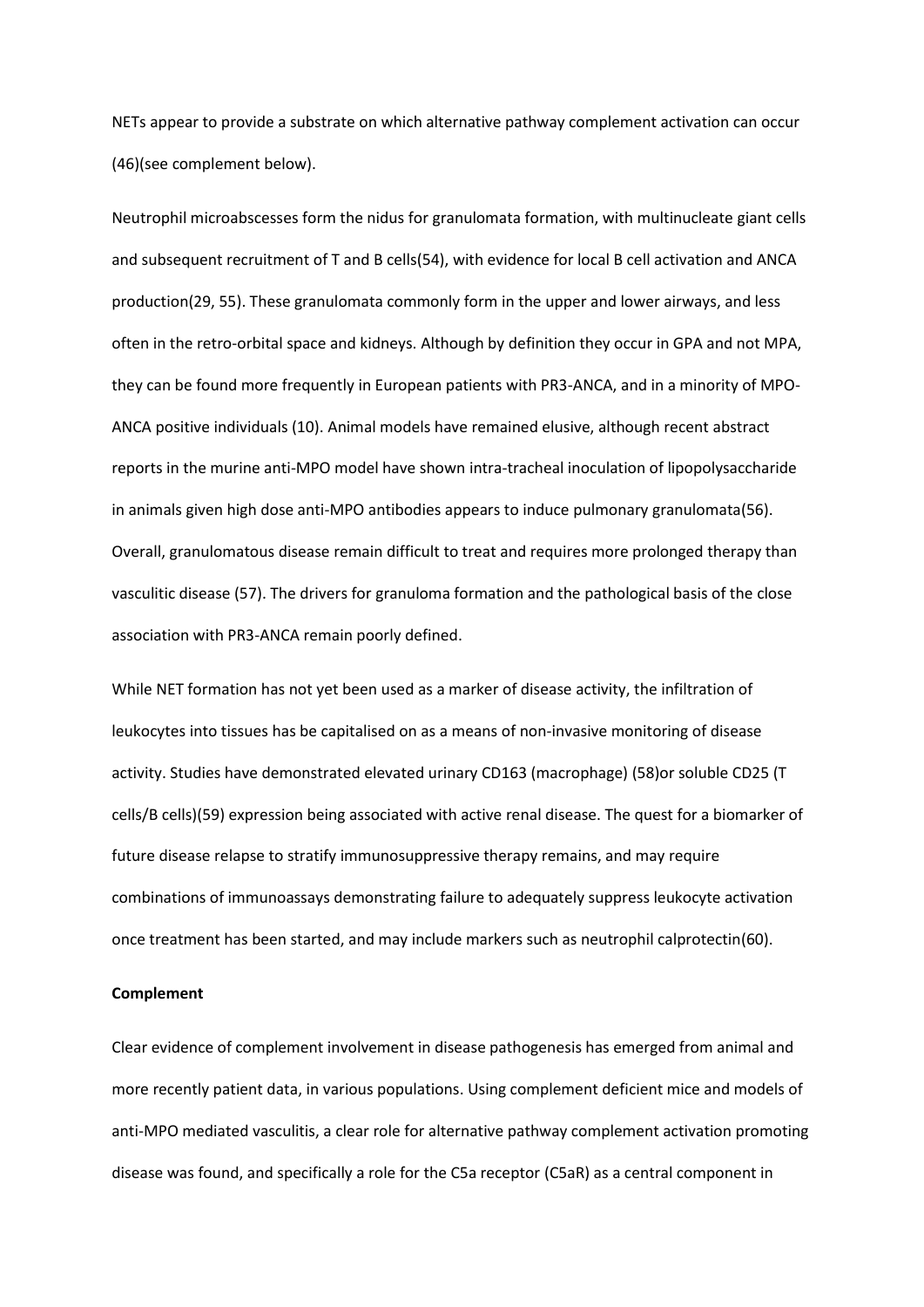mediating these effects(61-63). This led to the development of therapeutic C5aR inhibition in patients, with a phase 2 trial demonstrating successful use of Avacopan, an oral C5aR inhibitor, as an alternative to oral glucocorticoids in a small selected cohort of patients (64). A larger phase 3 study in a more diverse population with more severe disease has recently completed recruitment and its results are awaited. In addition, altered levels of complement C3, C4 or CH50 are found in a minority of patients (5-20%) at presentation, but appear to be associated with worse clinical outcomes, such as overall patient and renal survival, incidence of pulmonary haemorrhage and more severe histological damage and immune complex involvement in renal biopsy specimens (65-67), with changes reported in European, Japanese and Chinese populations. In addition, C5aR has been shown both in vitro to prime neutrophils for activation by ANCA and in vivo its inhibition attenuates ANCA mediated glomerular neutrophil activation and retention while diminishing ANCA production, Th1 cell activation and promoting regulatory T cells(68).

## **Summary**

Small vessel pauci-immune, ANCA associated, vasculitis develops in genetically susceptible individuals with numerous immune phenotype variants (compared to healthy individuals) which lead to a breakdown in tolerance to a specific and limited repertoire of leukocyte antigens, resulting in particular clinical phenotypes. An intriguing question is whether or not we can re-establish immunological tolerance in those patients and revert back to a state of health, thereby preventing the relapsing-remitting disease cycle.

# **Practice Points**

Small vessel vasculitis may present in various ways and is part of a wide differential diagnosis. Serological tests for ANCA, other autoantibodies, immunoglobulins, cryoglobulins and complement levels as well as histological assessment of the affected tissue are required to define the type of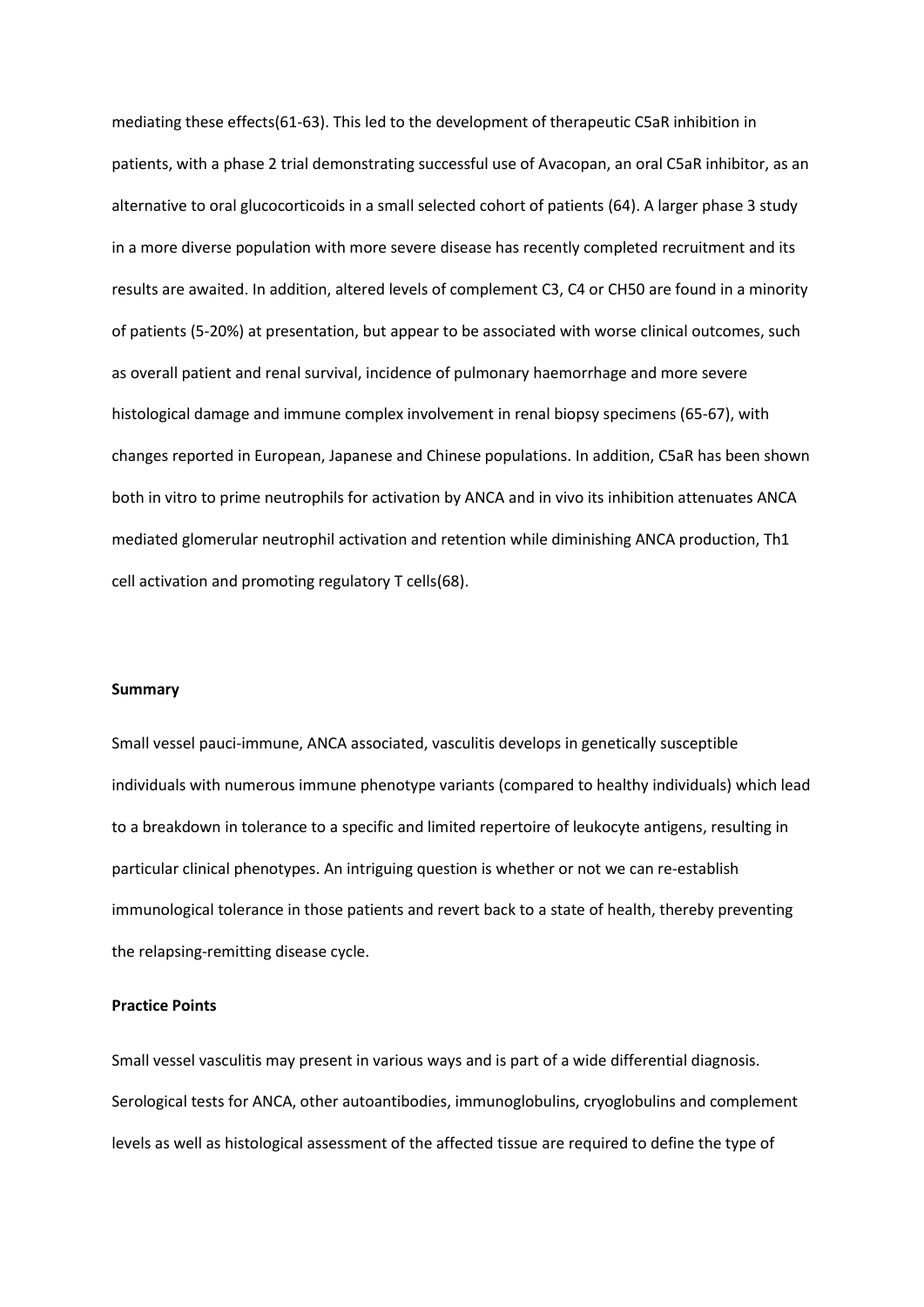vasculitis and whether it is pauci-immune or related to immune complex disease. Current concepts of pathogenesis suggest that stimulation of innate immune responses, possibly following infection, primes neutrophils and monocytes for aberrant activation by ANCA, in genetically susceptible subjects in whom autoreactive T and B cells are directed towards PR3 and MPO, and stimulate ANCA production.

#### **Research Agenda**

Diagnostic delay remains a problem and ANCA remains the most useful screening tool. However, better and earlier diagnostics should be developed, perhaps incorporating use of artificial intelligence to learn the particular presenting features along with novel markers, incorporating genetic susceptibility ones, which may provide better means of picking up early disease. Secondly, although remission is achieved in the majority of patients with current treatments, there remains an issue of significant disease relapse, which results in the need for repeated cycles of immunotherapy and increased risk of adverse events. In addition, particular features such as granulomatous disease are especially difficult to treat, and better understanding of the drivers of granuloma formation should be pursued. Future investigations should be aimed at better understanding risk markers for relapse so as to customise therapy and define the required treatment duration. Ultimately resetting an abnormal immune response would be the ideal treatment that requires better understanding of how to attenuate the inflammatory and promote the regulatory immune circuits. Specifically,

- 1. Defining early diagnostic signatures for vasculitis
- 2. Understanding the basis for granuloma formation
- 3. Defining future biomarkers for disease relapse to enable stratification of therapy.
- 4. Developing better markers of subclinical inflammation that may persist in many subjects.
- 5. Trialling targeted therapies aimed at attenuating specific aspects of the pro-inflammatory response that may not be well regulated by current treatments such as Th17 cells
- 6. Understanding the immunological basis of long lasting remission.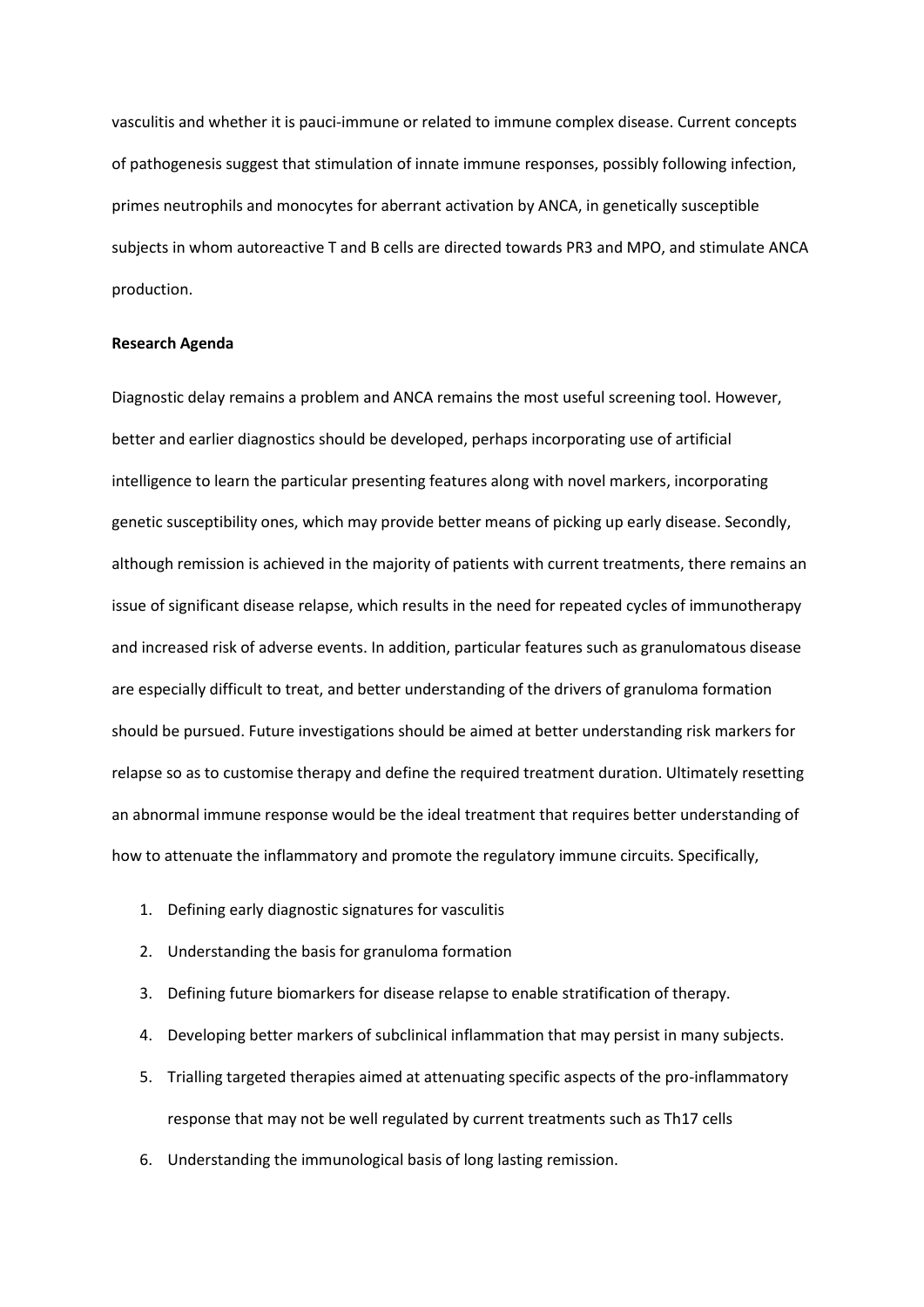# Figures

Figure 1. Small vessel vasculitides development due to immune complex deposition along the vessel wall or aberrant neutrophil activation in pauci-immune ANCA associated vasculitis

Figure 2 Neutrophil extracellular traps stained for a) DNA with DAPI and b) myeloperoxidase, formed following 4 hours of lipopolysaccharide stimulation of human neutrophils (x100)

Figure 3 Immune circuits in AAV demonstrating inflammatory and regulatory circuits that contribute to disease and its suppression. Autoantigens (PR3 and MPO) expressed on monocytes and neutrophils and present on NETs are presented to autoreactive T cells by antigen presenting cells including autoreactive B cells, stimulating T cell activation and polarisation with formation of proinflammatory Th17, Th1 and Th2 cells. These in turn can provide T cell help to B cells to form ANCA, which in turn can stimulate neutrophils and monocytes to release pro-inflammatory cytokines, including IL-1, IL-6 and IL-8 and BAFF, recruiting more leukocytes and inducing further neutrophil and monocyte activation and degranulation as well as NET formation, and promoting B cell survival. Regulation is impaired in patients, but achieved by regulatory T and B cells, inhibiting Th17 and Th1 cell proliferation and through the release of anti-inflammatory cytokines such as IL-10 and TGFß.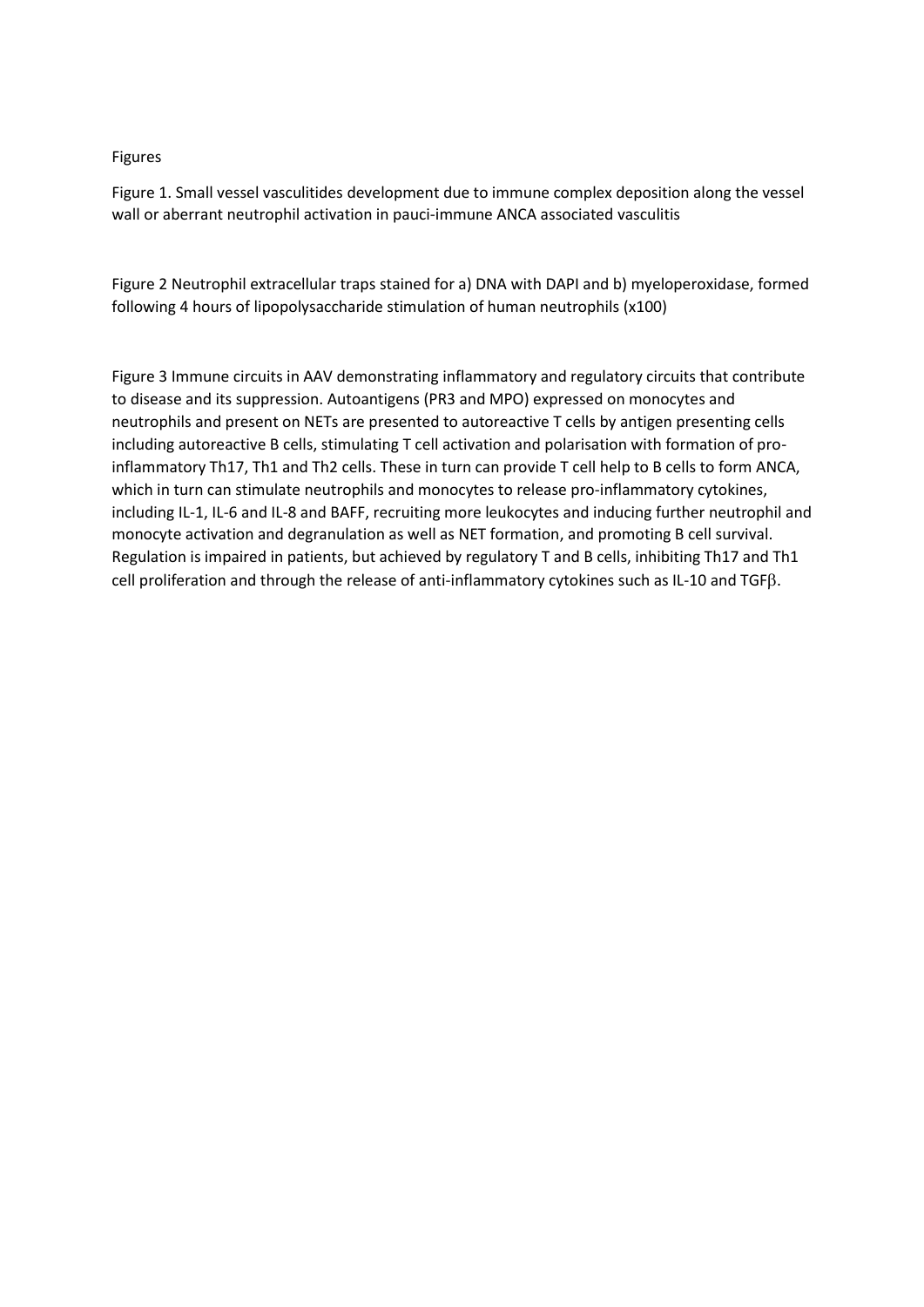Figure 1

| IMMUNE COMPLEX<br>ASSO(ATE)              | $PAVC1 - IMMVME$                 |
|------------------------------------------|----------------------------------|
| WE                                       | PRODUCT<br>X<br>AMA              |
| IgA vasculitis                           | ANCA associated variatis<br>EGPA |
| Cryoglobulinaemia<br>Anti-Cin-Vasculitis | 5P<br>MPA                        |

# Figure 2

a) b)



# Figure 3

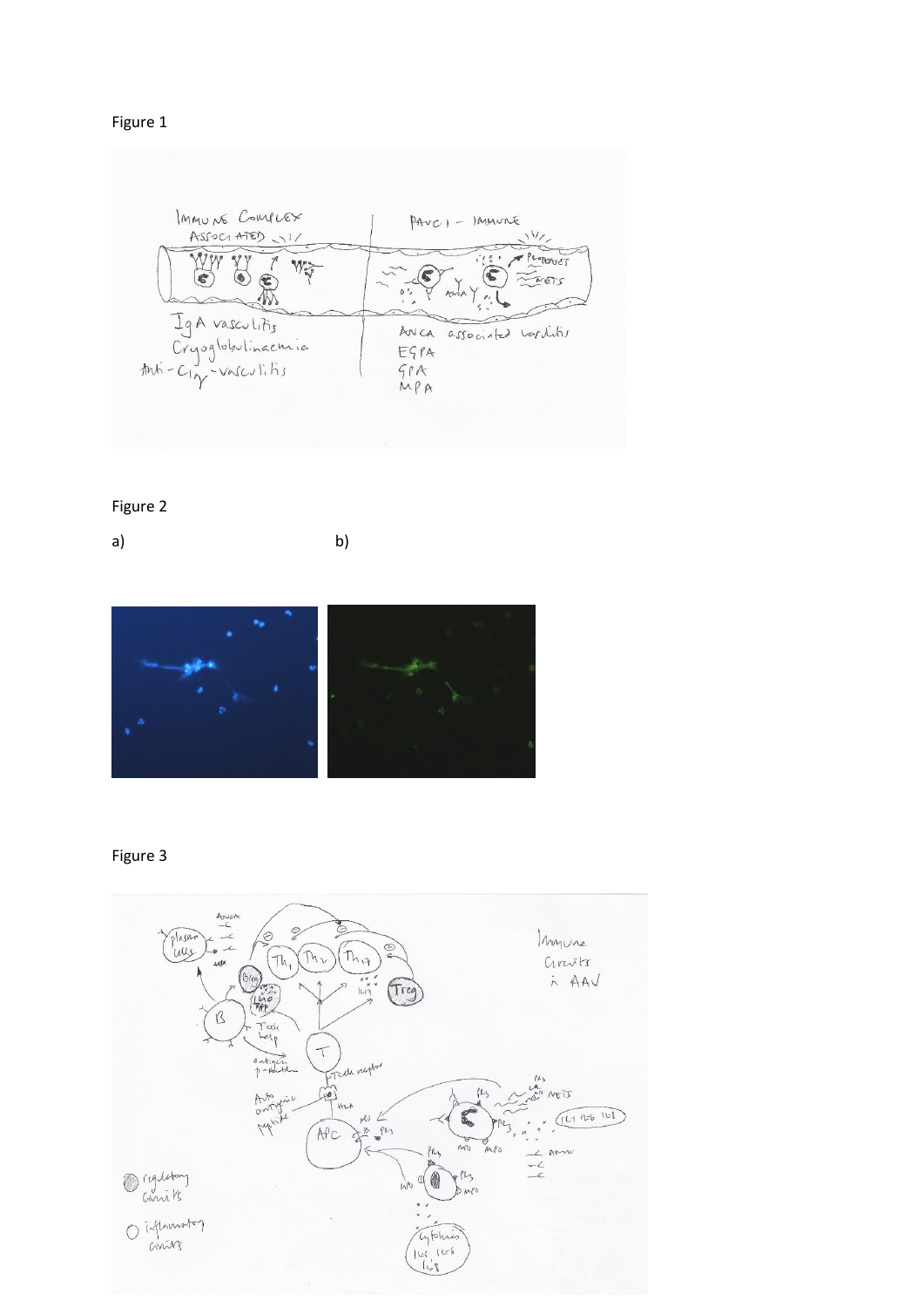# References

1. Jennette JC, Falk RJ, Bacon PA, Basu N, Cid MC, Ferrario F, et al. 2012 revised International Chapel Hill Consensus Conference Nomenclature of Vasculitides. Arthritis Rheum. 2013;65(1):1-11. 2. Davies DJ, Moran JE, Niall JF, Ryan GB. Segmental necrotising glomerulonephritis with

antineutrophil antibody: possible arbovirus aetiology? Br Med J (Clin Res Ed). 1982;285(6342):606. 3. van der Woude FJ, Rasmussen N, Lobatto S, Wiik A, Permin H, van Es LA, et al.

Autoantibodies against neutrophils and monocytes: tool for diagnosis and marker of disease activity in Wegener's granulomatosis. Lancet. 1985;1(8426):425-9.

4. Bossuyt X, Cohen Tervaert JW, Arimura Y, Blockmans D, Flores-Suarez LF, Guillevin L, et al. Position paper: Revised 2017 international consensus on testing of ANCAs in granulomatosis with polyangiitis and microscopic polyangiitis. Nat Rev Rheumatol. 2017;13(11):683-92.

5. Kessenbrock K, Krumbholz M, Schonermarck U, Back W, Gross WL, Werb Z, et al. Netting neutrophils in autoimmune small-vessel vasculitis. Nat Med. 2009;15(6):623-5.

6. O'Brien EC, Abdulahad WH, Rutgers A, Huitema MG, O'Reilly VP, Coughlan AM, et al. Intermediate monocytes in ANCA vasculitis: increased surface expression of ANCA autoantigens and IL-1beta secretion in response to anti-MPO antibodies. Sci Rep. 2015;5:11888.

7. Schreiber A, Busjahn A, Luft FC, Kettritz R. Membrane expression of proteinase 3 is genetically determined. J Am Soc Nephrol. 2003;14(1):68-75.

8. Kantari C, Pederzoli-Ribeil M, Amir-Moazami O, Gausson-Dorey V, Moura IC, Lecomte MC, et al. Proteinase 3, the Wegener autoantigen, is externalized during neutrophil apoptosis: evidence for a functional association with phospholipid scramblase 1 and interference with macrophage phagocytosis. Blood. 2007;110(12):4086-95.

9. Thieblemont N, Witko-Sarsat V, Ariel A. Regulation of macrophage activation by proteins expressed on apoptotic neutrophils: subversion towards autoimmunity by proteinase 3. Eur J Clin Invest. 2018:e12990.

10. Lyons PA, Rayner TF, Trivedi S, Holle JU, Watts RA, Jayne DR, et al. Genetically distinct subsets within ANCA-associated vasculitis. N Engl J Med. 2012;367(3):214-23.

11. Csernok E, Lamprecht P, Gross WL. Clinical and immunological features of drug-induced and infection-induced proteinase 3-antineutrophil cytoplasmic antibodies and myeloperoxidaseantineutrophil cytoplasmic antibodies and vasculitis. Curr Opin Rheumatol. 2010;22(1):43-8.

12. McGrath MM, Isakova T, Rennke HG, Mottola AM, Laliberte KA, Niles JL. Contaminated cocaine and antineutrophil cytoplasmic antibody-associated disease. Clin J Am Soc Nephrol. 2011;6(12):2799-805.

13. Roth AJ, Ooi JD, Hess JJ, van Timmeren MM, Berg EA, Poulton CE, et al. Epitope specificity determines pathogenicity and detectability in ANCA-associated vasculitis. J Clin Invest. 2013;123(4):1773-83.

14. Bautz DJ, Preston GA, Lionaki S, Hewins P, Wolberg AS, Yang JJ, et al. Antibodies with dual reactivity to plasminogen and complementary PR3 in PR3-ANCA vasculitis. J Am Soc Nephrol. 2008;19(12):2421-9.

15. Nagao T, Suzuki K, Utsunomiya K, Matsumura M, Saiga K, Wang PC, et al. Direct activation of glomerular endothelial cells by anti-moesin activity of anti-myeloperoxidase antibody. Nephrol Dial Transplant. 2011;26(9):2752-60.

16. Kain R, Exner M, Brandes R, Ziebermayr R, Cunningham D, Alderson CA, et al. Molecular mimicry in pauci-immune focal necrotizing glomerulonephritis. Nat Med. 2008;14(10):1088-96.

17. Eisenberger U, Fakhouri F, Vanhille P, Beaufils H, Mahr A, Guillevin L, et al. ANCA-negative pauci-immune renal vasculitis: histology and outcome. Nephrol Dial Transplant. 2005;20(7):1392-9.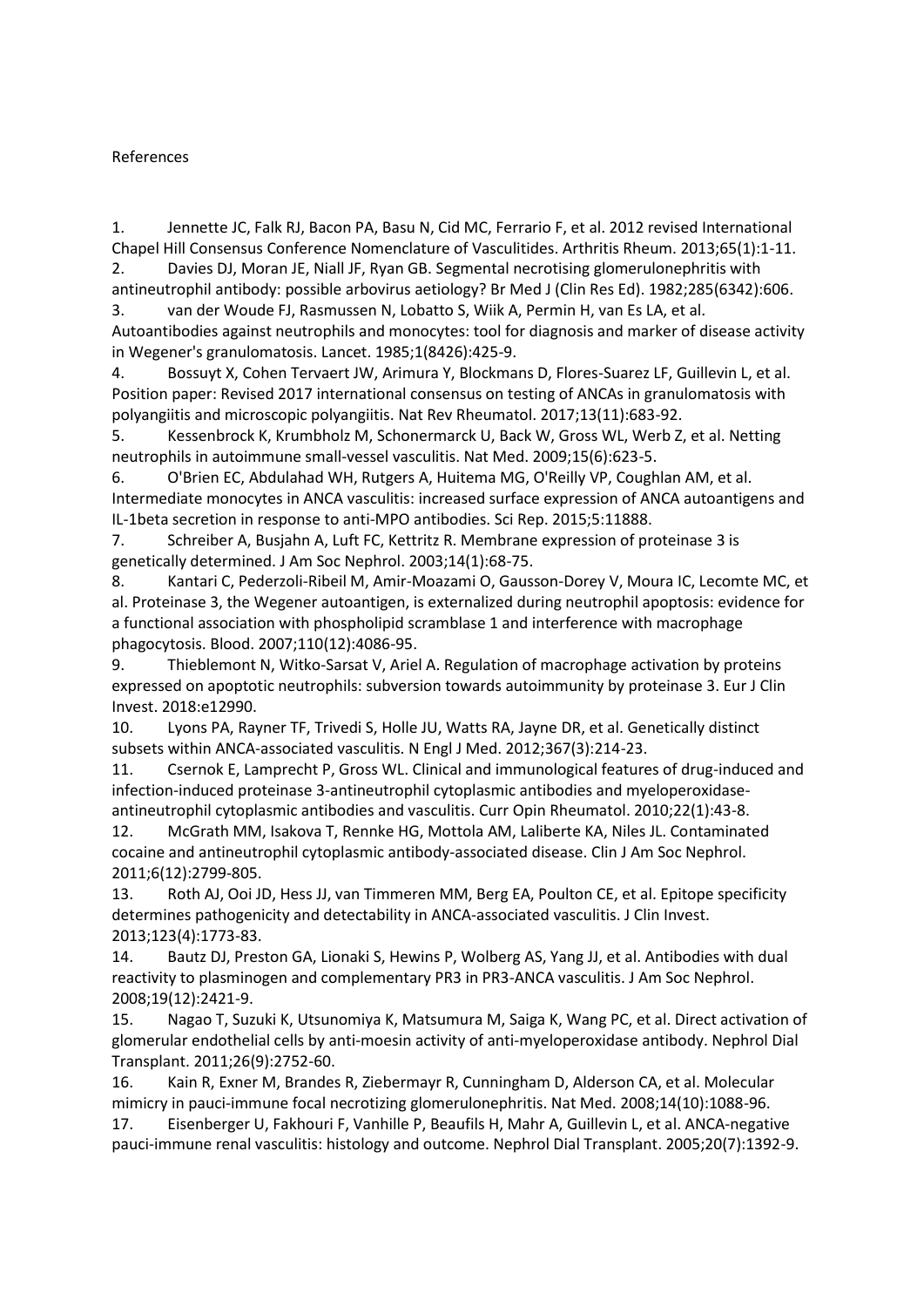18. Tanna A, Salama AD, Brookes P, Pusey CD. Familial granulomatosis with polyangiitis: three cases of this rare disorder in one Indoasian family carrying an identical HLA DPB1 allele. BMJ Case Rep. 2012;2012.

19. Merkel PA, Xie G, Monach PA, Ji X, Ciavatta DJ, Byun J, et al. Identification of Functional and Expression Polymorphisms Associated With Risk for Antineutrophil Cytoplasmic Autoantibody-Associated Vasculitis. Arthritis Rheumatol. 2017;69(5):1054-66.

20. Cao Y, Schmitz JL, Yang J, Hogan SL, Bunch D, Hu Y, et al. DRB1\*15 allele is a risk factor for PR3-ANCA disease in African Americans. J Am Soc Nephrol. 2011;22(6):1161-7.

21. Hilhorst M, Arndt F, Joseph Kemna M, Wieczorek S, Donner Y, Wilde B, et al. HLA-DPB1 as a Risk Factor for Relapse in Antineutrophil Cytoplasmic Antibody-Associated Vasculitis: A Cohort Study. Arthritis Rheumatol. 2016;68(7):1721-30.

22. Thun GA, Imboden M, Ferrarotti I, Kumar A, Obeidat M, Zorzetto M, et al. Causal and synthetic associations of variants in the SERPINA gene cluster with alpha1-antitrypsin serum levels. PLoS Genet. 2013;9(8):e1003585.

23. Ortiz-Fernandez L, Carmona FD, Lopez-Mejias R, Gonzalez-Escribano MF, Lyons PA, Morgan AW, et al. Cross-phenotype analysis of Immunochip data identifies KDM4C as a relevant locus for the development of systemic vasculitis. Ann Rheum Dis. 2018;77(4):589-95.

24. Ciavatta DJ, Yang J, Preston GA, Badhwar AK, Xiao H, Hewins P, et al. Epigenetic basis for aberrant upregulation of autoantigen genes in humans with ANCA vasculitis. J Clin Invest. 2010;120(9):3209-19.

25. Abdulahad WH, Lamprecht P, Kallenberg CG. T-helper cells as new players in ANCAassociated vasculitides. Arthritis Res Ther. 2011;13(4):236.

26. Griffith ME, Coulthart A, Pusey CD. T cell responses to myeloperoxidase (MPO) and proteinase 3 (PR3) in patients with systemic vasculitis. Clin Exp Immunol. 1996;103(2):253-8.

27. Hruskova Z, Honsova E, Berden AE, Rychlik I, Lanska V, Zabka J, et al. Repeat protocol renal biopsy in ANCA-associated renal vasculitis. Nephrol Dial Transplant. 2014;29(9):1728-32.

28. Steinmetz OM, Velden J, Kneissler U, Marx M, Klein A, Helmchen U, et al. Analysis and classification of B-cell infiltrates in lupus and ANCA-associated nephritis. Kidney Int. 2008;74(4):448- 57.

29. Voswinkel J, Mueller A, Kraemer JA, Lamprecht P, Herlyn K, Holl-Ulrich K, et al. B lymphocyte maturation in Wegener's granulomatosis: a comparative analysis of VH genes from endonasal lesions. Ann Rheum Dis. 2006;65(7):859-64.

30. Abdulahad WH, Kallenberg CG, Limburg PC, Stegeman CA. Urinary CD4+ effector memory T cells reflect renal disease activity in antineutrophil cytoplasmic antibody-associated vasculitis. Arthritis Rheum. 2009;60(9):2830-8.

31. Abdulahad WH, Stegeman CA, Limburg PC, Kallenberg CG. Skewed distribution of Th17 lymphocytes in patients with Wegener's granulomatosis in remission. Arthritis Rheum. 2008;58(7):2196-205.

32. Nogueira E, Hamour S, Sawant D, Henderson S, Mansfield N, Chavele KM, et al. Serum IL-17 and IL-23 levels and autoantigen-specific Th17 cells are elevated in patients with ANCA-associated vasculitis. Nephrol Dial Transplant. 2010;25(7):2209-17.

33. Abdulahad WH, Stegeman CA, van der Geld YM, Doornbos-van der Meer B, Limburg PC, Kallenberg CG. Functional defect of circulating regulatory CD4+ T cells in patients with Wegener's granulomatosis in remission. Arthritis Rheum. 2007;56(6):2080-91.

34. Chavele KM, Shukla D, Keteepe-Arachi T, Seidel JA, Fuchs D, Pusey CD, et al. Regulation of myeloperoxidase-specific T cell responses during disease remission in antineutrophil cytoplasmic antibody-associated vasculitis: the role of Treg cells and tryptophan degradation. Arthritis Rheum. 2010;62(5):1539-48.

35. Wilde B, Thewissen M, Damoiseaux J, van Paassen P, Witzke O, Tervaert JW. T cells in ANCAassociated vasculitis: what can we learn from lesional versus circulating T cells? Arthritis Res Ther. 2010;12(1):204.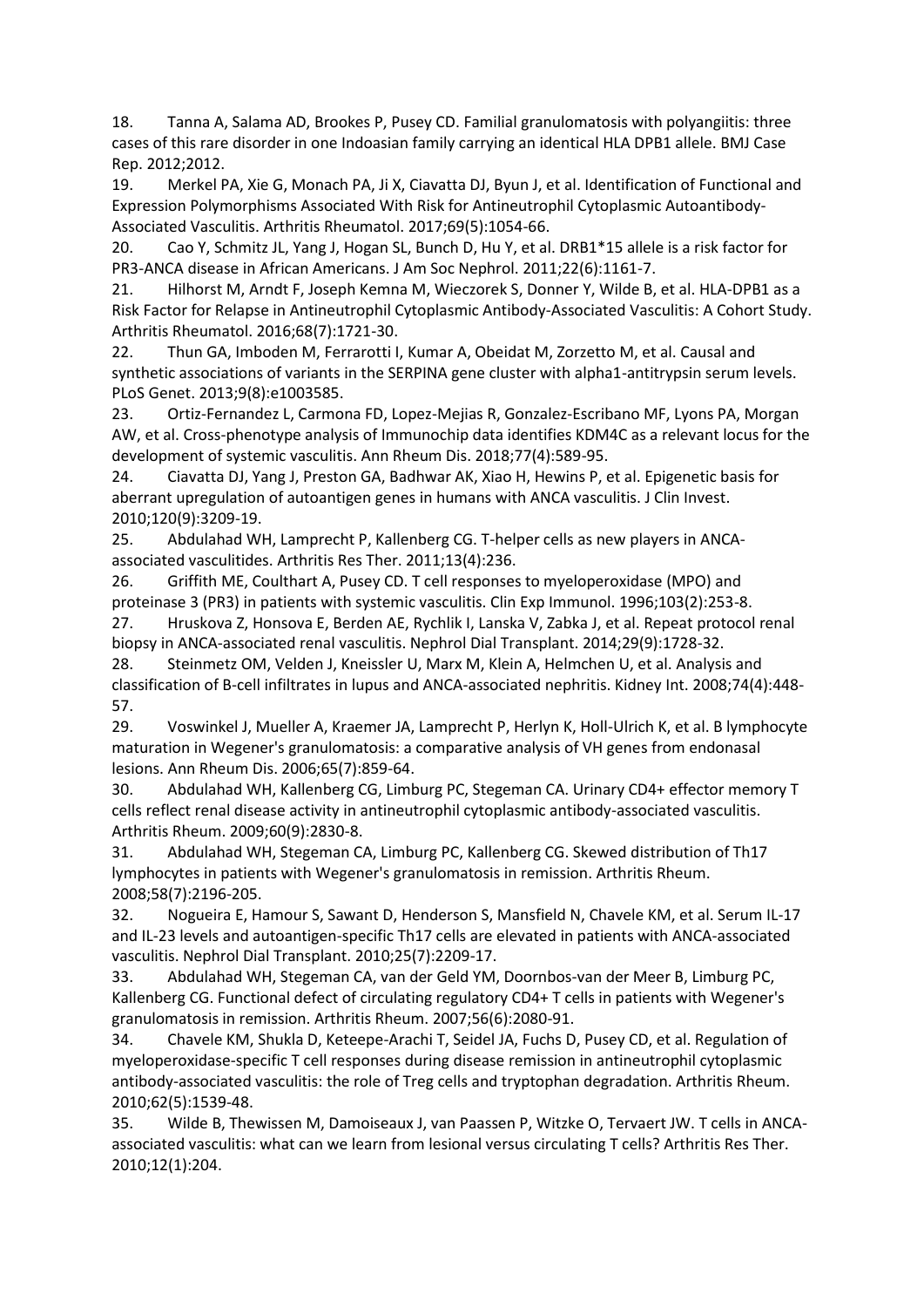36. Ooi JD, Chang J, Hickey MJ, Borza DB, Fugger L, Holdsworth SR, et al. The immunodominant myeloperoxidase T-cell epitope induces local cell-mediated injury in antimyeloperoxidase glomerulonephritis. Proc Natl Acad Sci U S A. 2012;109(39):E2615-24.

37. Stone JH, Merkel PA, Spiera R, Seo P, Langford CA, Hoffman GS, et al. Rituximab versus cyclophosphamide for ANCA-associated vasculitis. N Engl J Med. 2010;363(3):221-32.

38. Jones RB, Tervaert JW, Hauser T, Luqmani R, Morgan MD, Peh CA, et al. Rituximab versus cyclophosphamide in ANCA-associated renal vasculitis. N Engl J Med. 2010;363(3):211-20.

39. Lepse N, Abdulahad WH, Rutgers A, Kallenberg CG, Stegeman CA, Heeringa P. Altered B cell balance, but unaffected B cell capacity to limit monocyte activation in anti-neutrophil cytoplasmic antibody-associated vasculitis in remission. Rheumatology (Oxford). 2014;53(9):1683-92.

40. Todd SK, Pepper RJ, Draibe J, Tanna A, Pusey CD, Mauri C, et al. Regulatory B cells are numerically but not functionally deficient in anti-neutrophil cytoplasm antibody-associated vasculitis. Rheumatology (Oxford). 2014;53(9):1693-703.

41. Wilde B, Thewissen M, Damoiseaux J, Knippenberg S, Hilhorst M, van Paassen P, et al. Regulatory B cells in ANCA-associated vasculitis. Ann Rheum Dis. 2013;72(8):1416-9.

42. Oates T, Flores-Barros F, Todd SK, Stegeman C, Heeringa P, Rutgers A, et al. Restablishment of Immune Tolerance in ANCA-Associated Vasculitis: A Cohort with Both Sustained Undetectable Antibody, and Disease Free Remission. JASN. 2016;27:282A.

43. de Souza AWS, van Timmeren M, Sanders JS, Stegeman C, Heeringa P, Kallenberg CGM, et al. M2 macrophage is the predominant phenotype in airways inflammatory lesions in patients with granulomatosis with polyangiitis. Arthritis Res Ther. 2017;19(1):100.

44. Tarzi RM, Liu J, Schneiter S, Hill NR, Page TH, Cook HT, et al. CD14 expression is increased on monocytes in patients with anti-neutrophil cytoplasm antibody (ANCA)-associated vasculitis and correlates with the expression of ANCA autoantigens. Clin Exp Immunol. 2015;181(1):65-75.

45. Lu X, Garfield A, Rainger GE, Savage CO, Nash GB. Mediation of endothelial cell damage by serine proteases, but not superoxide, released from antineutrophil cytoplasmic antibody-stimulated neutrophils. Arthritis Rheum. 2006;54(5):1619-28.

46. Schreiber A, Rousselle A, Becker JU, von Massenhausen A, Linkermann A, Kettritz R. Necroptosis controls NET generation and mediates complement activation, endothelial damage, and autoimmune vasculitis. Proc Natl Acad Sci U S A. 2017;114(45):E9618-E25.

47. Kettritz R. How anti-neutrophil cytoplasmic autoantibodies activate neutrophils. Clin Exp Immunol. 2012;169(3):220-8.

48. Holden NJ, Williams JM, Morgan MD, Challa A, Gordon J, Pepper RJ, et al. ANCA-stimulated neutrophils release BLyS and promote B cell survival: a clinically relevant cellular process. Ann Rheum Dis. 2011;70(12):2229-33.

49. Kraaij T, Kamerling SWA, van Dam LS, Bakker JA, Bajema IM, Page T, et al. Excessive neutrophil extracellular trap formation in ANCA-associated vasculitis is independent of ANCA. Kidney Int. 2018;94(1):139-49.

50. Panda R, Krieger T, Hopf L, Renne T, Haag F, Rober N, et al. Neutrophil Extracellular Traps Contain Selected Antigens of Anti-Neutrophil Cytoplasmic Antibodies. Front Immunol. 2017;8:439. 51. Skopelja-Gardner S, Jones JD, Rigby WFC. "NETtling" the host: Breaking of tolerance in

chronic inflammation and chronic infection. J Autoimmun. 2018;88:1-10.

52. Nakazawa D, Tomaru U, Ishizu A. Possible implication of disordered neutrophil extracellular traps in the pathogenesis of MPO-ANCA-associated vasculitis. Clin Exp Nephrol. 2013;17(5):631-3.

53. Sangaletti S, Tripodo C, Chiodoni C, Guarnotta C, Cappetti B, Casalini P, et al. Neutrophil extracellular traps mediate transfer of cytoplasmic neutrophil antigens to myeloid dendritic cells toward ANCA induction and associated autoimmunity. Blood. 2012;120(15):3007-18.

54. Travis WD, Hoffman GS, Leavitt RY, Pass HI, Fauci AS. Surgical pathology of the lung in Wegener's granulomatosis. Review of 87 open lung biopsies from 67 patients. Am J Surg Pathol. 1991;15(4):315-33.